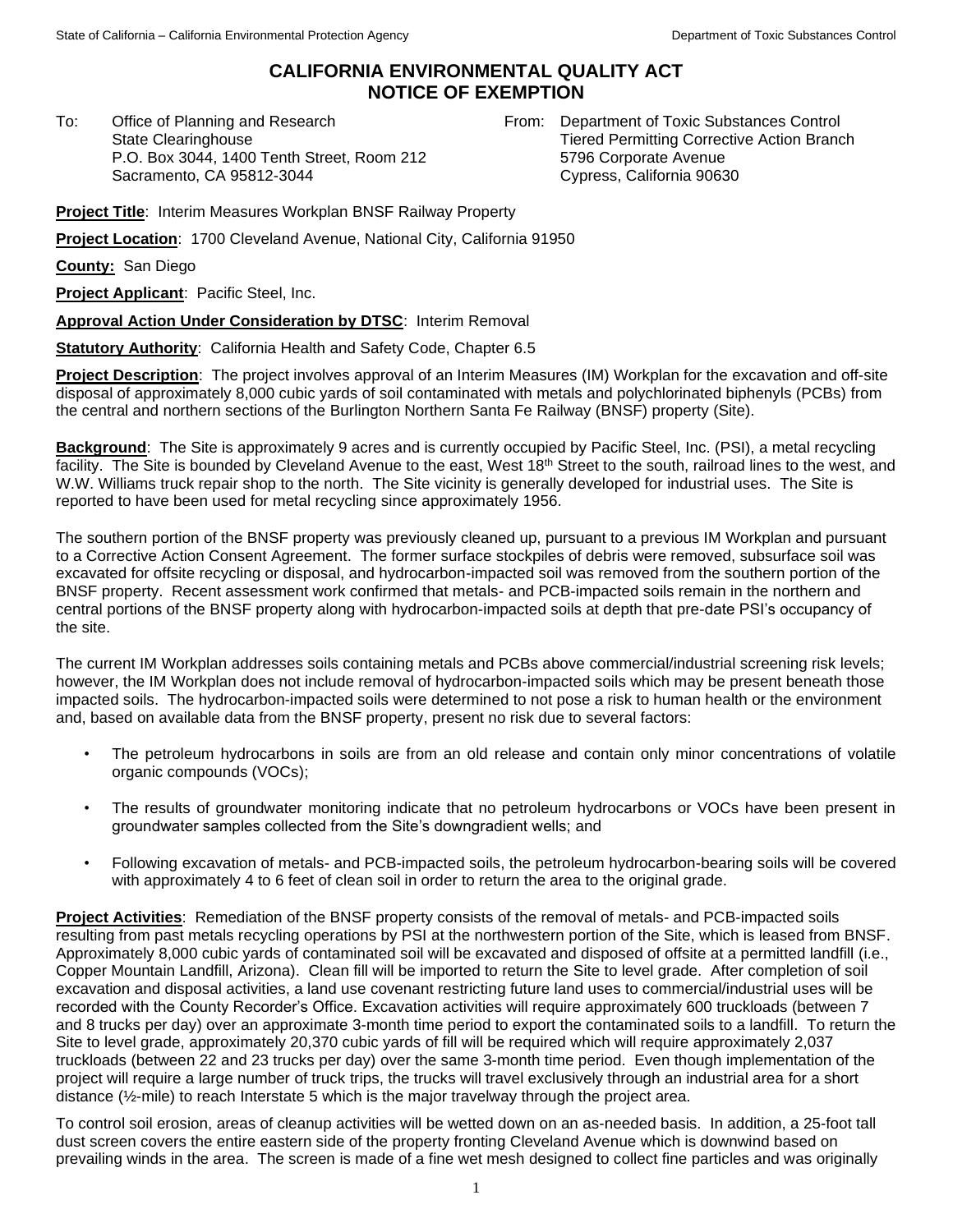installed during the period when the facility was still conducting auto shredding. The dust screen will reduce or eliminate windblown dust from leaving the Site. Soil excavation and stockpile management activities will also be required to be conducted in accordance with the County of San Diego Air Pollution Control District Fugitive Dust Control, which restricts the discharge of visible dust emissions.

The property owner has no plans for future redevelopment at the Site. After satisfactory cleanup of the Site, BNSF anticipates to lease the property to a compatible use (e.g., industrial).

## **Name of Public Agency Approving Project**: Department of Toxic Substances Control

# **Name of Person or Agency Carrying Out Project**: PSI and BNSF

# **Exempt Status:** (check one)

Ministerial [PRC, Sec. 21080(b)(1); CCR, Sec. 15268]

Declared Emergency [PRC, Sec. 21080(b)(3); CCR, Sec.15269(a)]

Emergency Project [PRC, Sec. 21080(b)(4); CCR, Sec.15269(b)(c)]

 $\boxtimes$  Categorical Exemption: [CCR Title 14, Sec. 15330]

Statutory Exemptions: [State Code Section Number]

Common Sense Exemption [CCR, Sec. 15061(b)(3)]

**Exemption Title**: Minor Actions Taken to Prevent, Minimize, Stabilize, Mitigate, or Eliminate the Release or Threat of Release of Hazardous Waste or Hazardous Substance.

## **Reasons Why Project is Exempt**:

- 1. The project is a minor action designed to prevent, minimize, stabilize, mitigate, or eliminate the release or threat of release of hazardous waste or hazardous substances.
- 2. The project will not exceed \$1 million in cost.
- 3. The project will be consistent with applicable State and local environmental permitting requirements.
- 4. The project does not involve the onsite use of a hazardous waste incinerator or thermal treatment unit.
- 5. The project does not involve the relocation of residences or businesses.
- 6. The project does not involve the potential release into the air of volatile organic compounds as defined in Health and Safety Code Section 25123 (Notifications for fugitive dust emissions will be submitted to the San Diego County Air Pollution Management District in accordance with Rule 55).
- 7. The exceptions pursuant to California Code Regulations, Title 14 § 15300.2 have been addressed as follows:
	- a. Cumulative Impact. The project will not result in cumulative impacts because it is designed to be a short-term final remedy that would not lead to a succession of projects of the same type in the same place over time.
	- b. Significant Effect. The project does not involve any unusual circumstances so that there is no possibility that the project will have a significant effect on the environment.
	- c. Scenic Highways. The project will not damage scenic resources, including but not limited to, trees, historic buildings, rock outcroppings, or similar resources, because it is not located within a highway officially designated as a state scenic highway.
	- d. Hazardous Waste Sites. The project is not located on a site which is included on any list complied pursuant to Section 65962.5 of the Government Code. (http://calepa.ca.gov/sitecleanup/corteselist/default.htm)
	- e. Historical Resources. The project will not cause the substantial adverse change in the significance of an historical resource at the Site because there are none at the Site.

The administrative record for this project is available to the public by appointment at the following location:

Department of Toxic Substances Control Tiered Permitting Corrective Action Branch 5796 Corporate Avenue Cypress, California 90630

Additional project information is available on EnviroStor: [https://www.envirostor.dtsc.ca.gov/public/profile\\_report.asp?global\\_id=71003729](https://www.envirostor.dtsc.ca.gov/public/profile_report.asp?global_id=71003729)